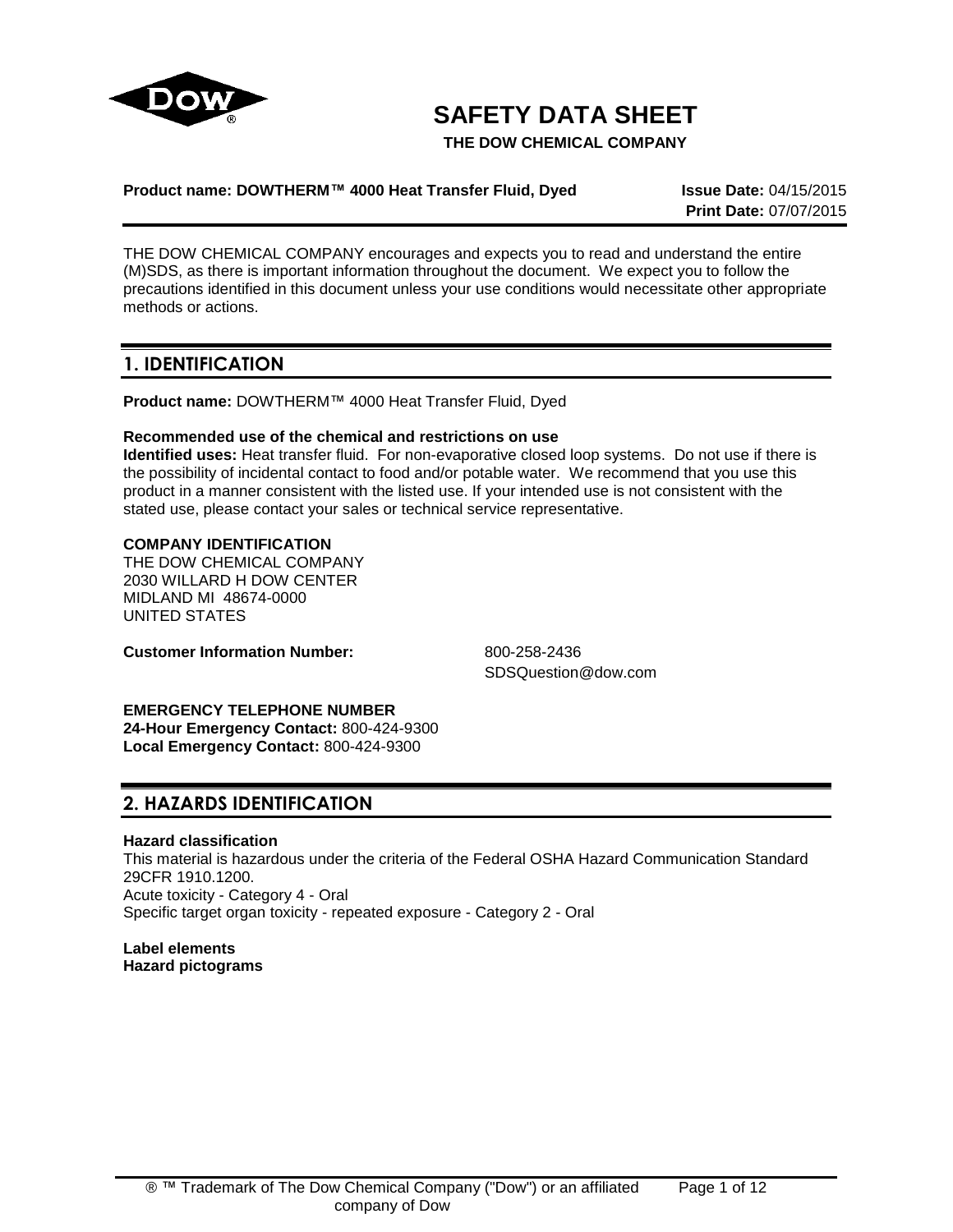

Signal word: **WARNING!**

#### **Hazards**

Harmful if swallowed. May cause damage to organs (Kidney) through prolonged or repeated exposure if swallowed.

#### **Precautionary statements**

#### **Prevention**

Do not breathe dust/ fume/ gas/ mist/ vapours/ spray. Wash skin thoroughly after handling. Do not eat, drink or smoke when using this product.

### **Response**

IF SWALLOWED: Call a POISON CENTER or doctor/ physician if you feel unwell. Rinse mouth.

Get medical advice/ attention if you feel unwell.

### **Disposal**

Dispose of contents/ container to an approved waste disposal plant.

#### **Other hazards**

no data available

# **3. COMPOSITION/INFORMATION ON INGREDIENTS**

#### **Chemical nature:** ethylene glycol

This product is a mixture.

| <b>Component</b>               | <b>CASRN</b>   | <b>Concentration</b> |
|--------------------------------|----------------|----------------------|
|                                |                |                      |
| Ethylene glycol                | $107 - 21 - 1$ | $>= 90.0 %$          |
| Water                          | 7732-18-5      | $\leq$ 5.0 %         |
| Dipotassium hydrogen phosphate | 7758-11-4      | $\leq$ 5.0 %         |

# **4. FIRST AID MEASURES**

#### **Description of first aid measures**

**General advice:** First Aid responders should pay attention to self-protection and use the recommended protective clothing (chemical resistant gloves, splash protection). If potential for exposure exists refer to Section 8 for specific personal protective equipment.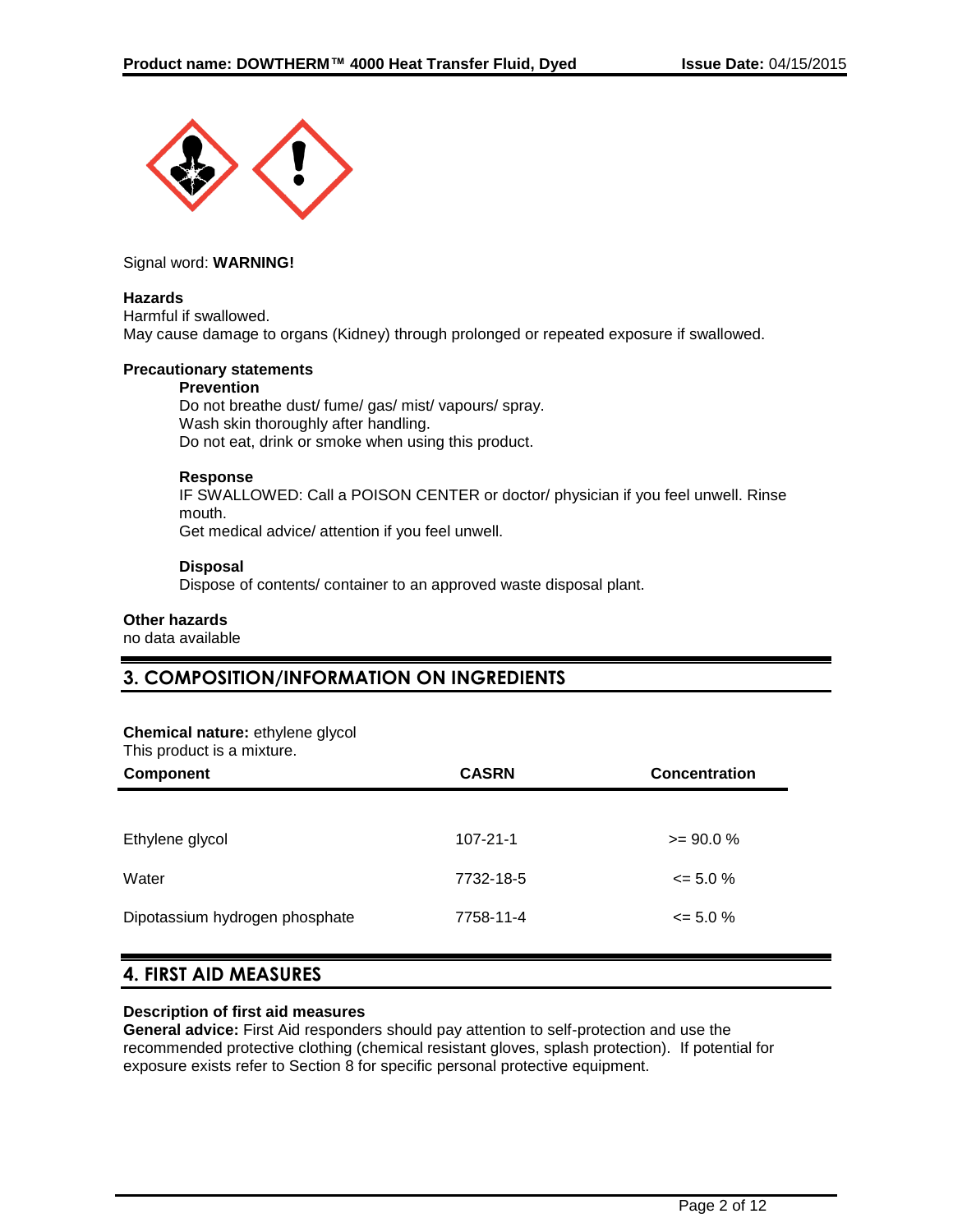**Inhalation:** Move person to fresh air; if effects occur, consult a physician.

**Skin contact:** Immediately flush skin with water while removing contaminated clothing and shoes. Get medical attention if symptoms occur. Wash clothing before reuse. Contaminated leather items such as shoes should be disposed of properly. Suitable emergency safety shower facility should be immediately available.

**Eye contact:** Flush eyes thoroughly with water for several minutes. Remove contact lenses after the initial 1-2 minutes and continue flushing for several additional minutes. If effects occur, consult a physician, preferably an ophthalmologist.

**Ingestion:** Do not induce vomiting. Seek medical attention immediately. If person is fully conscious give 1 cup or 8 ounces (240 ml) of water. If medical advice is delayed and if an adult has swallowed several ounces of chemical, then give 3-4 ounces (1/3-1/2 Cup) (90-120 ml) of hard liquor such as 80 proof whiskey. For children, give proportionally less liquor at a dose of 0.3 ounce (1 1/2 tsp.) (8 ml) liquor for each 10 pounds of body weight, or 2 ml per kg body weight [e.g., 1.2 ounce (2 1/3 tbsp.) for a 40 pound child or 36 ml for an 18 kg child].

**Most important symptoms and effects, both acute and delayed:** Aside from the information found under Description of first aid measures (above) and Indication of immediate medical attention and special treatment needed (below), any additional important symptoms and effects are described in Section 11: Toxicology Information.

#### **Indication of any immediate medical attention and special treatment needed**

**Notes to physician:** If several ounces (60 - 100 ml) of ethylene glycol have been ingested, early administration of ethanol may counter the toxic effects (metabolic acidosis, renal damage). Consider hemodialysis or peritoneal dialysis & thiamine 100 mg plus pyridoxine 50 mg intravenously every 6 hours. If ethanol is used, a therapeutically effective blood concentration in the range of 100 - 150 mg/dl may be achieved by a rapid loading dose followed by a continuous intravenous infusion. Consult standard literature for details of treatment. 4-Methyl pyrazole (Antizol®) is an effective blocker of alcohol dehydrogenase and should be used in the treatment of ethylene glycol (EG), di- or triethylene glycol (DEG, TEG), ethylene glycol butyl ether (EGBE), or methanol intoxication if available. Fomepizole protocol (Brent, J. et al., New England Journal of Medicine, Feb. 8, 2001, 344:6, p. 424-9): loading dose 15 mg/kg intravenously, follow by bolus dose of 10 mg/kg every 12 hours; after 48 hours, increase bolus dose to 15 mg/kg every 12 hours. Continue fomepizole until serum methanol, EG, DEG, TEG or EGBE are undetectable. The signs and symptoms of poisoning include anion gap metabolic acidosis, CNS depression, renal tubular injury, and possible late stage cranial nerve involvement. Respiratory symptoms, including pulmonary edema, may be delayed. Persons receiving significant exposure should be observed 24-48 hours for signs of respiratory distress. In severe poisoning, respiratory support with mechanical ventilation and positive end expiratory pressure may be required. Maintain adequate ventilation and oxygenation of the patient. If lavage is performed, suggest endotracheal and/or esophageal control. Danger from lung aspiration must be weighed against toxicity when considering emptying the stomach. If burn is present, treat as any thermal burn, after decontamination. Treatment of exposure should be directed at the control of symptoms and the clinical condition of the patient.

### **5. FIREFIGHTING MEASURES**

**Suitable extinguishing media:** Water fog or fine spray. Dry chemical fire extinguishers. Carbon dioxide fire extinguishers. Foam. Alcohol resistant foams (ATC type) are preferred. General purpose synthetic foams (including AFFF) or protein foams may function, but will be less effective.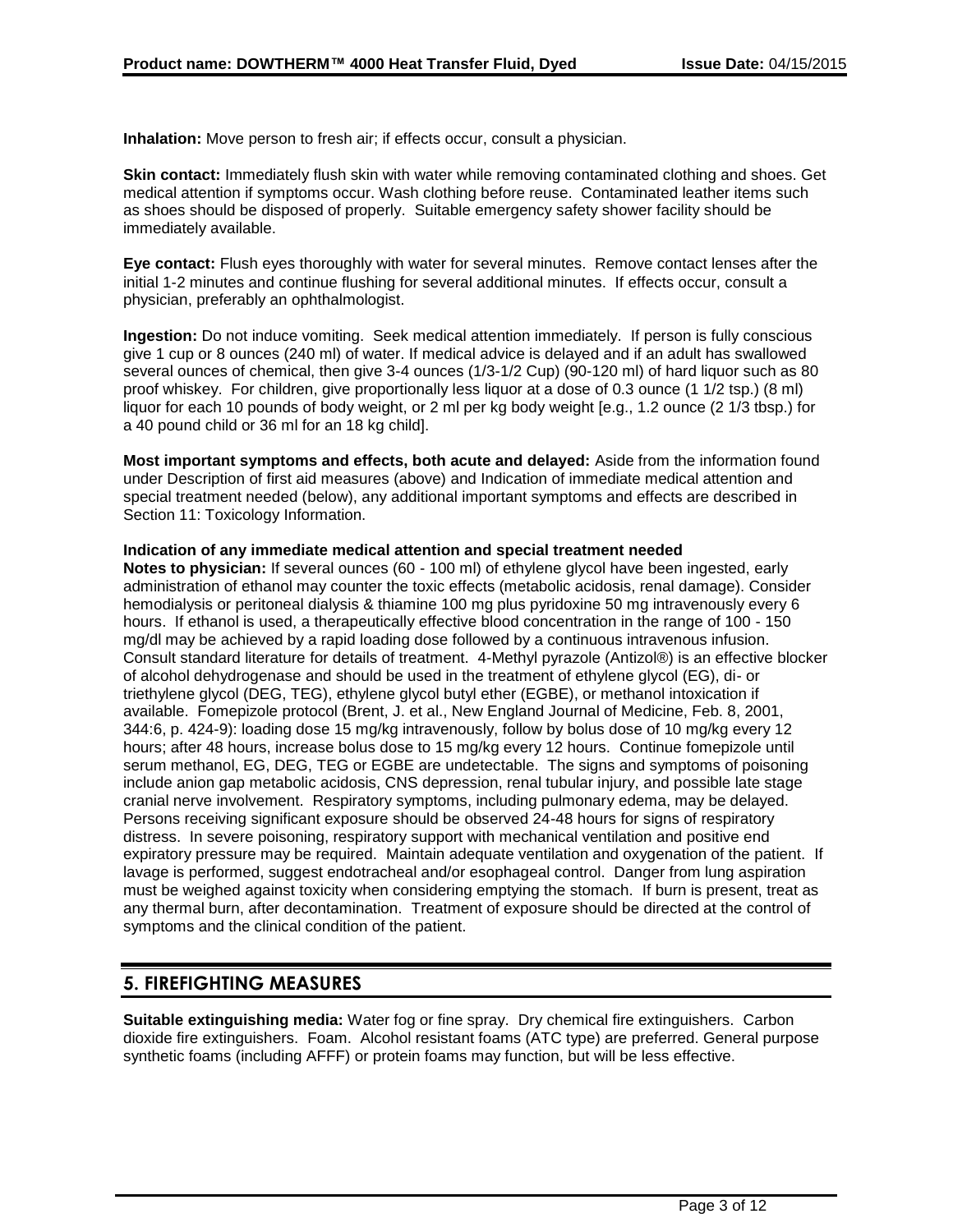**Unsuitable extinguishing media:** Do not use direct water stream. May spread fire.

### **Special hazards arising from the substance or mixture**

**Hazardous combustion products:** During a fire, smoke may contain the original material in addition to combustion products of varying composition which may be toxic and/or irritating. Combustion products may include and are not limited to: Carbon monoxide. Carbon dioxide.

**Unusual Fire and Explosion Hazards:** Container may rupture from gas generation in a fire situation. Violent steam generation or eruption may occur upon application of direct water stream to hot liquids. Liquid mist of this product can burn. Flammable concentrations of vapor can accumulate at temperatures above flash point; see Section 9.

### **Advice for firefighters**

**Fire Fighting Procedures:** Keep people away. Isolate fire and deny unnecessary entry. Use water spray to cool fire exposed containers and fire affected zone until fire is out and danger of reignition has passed. Fight fire from protected location or safe distance. Consider the use of unmanned hose holders or monitor nozzles. Immediately withdraw all personnel from the area in case of rising sound from venting safety device or discoloration of the container. Burning liquids may be extinguished by dilution with water. Do not use direct water stream. May spread fire. Move container from fire area if this is possible without hazard. Burning liquids may be moved by flushing with water to protect personnel and minimize property damage.

**Special protective equipment for firefighters:** Wear positive-pressure self-contained breathing apparatus (SCBA) and protective fire fighting clothing (includes fire fighting helmet, coat, trousers, boots, and gloves). Avoid contact with this material during fire fighting operations. If contact is likely, change to full chemical resistant fire fighting clothing with self-contained breathing apparatus. If this is not available, wear full chemical resistant clothing with self-contained breathing apparatus and fight fire from a remote location. For protective equipment in post-fire or non-fire clean-up situations, refer to the relevant sections.

# **6. ACCIDENTAL RELEASE MEASURES**

**Personal precautions, protective equipment and emergency procedures:** Isolate area. Keep unnecessary and unprotected personnel from entering the area. Refer to section 7, Handling, for additional precautionary measures. Use appropriate safety equipment. For additional information, refer to Section 8, Exposure Controls and Personal Protection.

**Environmental precautions:** Prevent from entering into soil, ditches, sewers, waterways and/or groundwater. See Section 12, Ecological Information.

**Methods and materials for containment and cleaning up:** Small spills: Absorb with materials such as: Cat litter. Sawdust. Vermiculite. Zorb-all®. Collect in suitable and properly labeled containers. Large spills: Dike area to contain spill. See Section 13, Disposal Considerations, for additional information.

# **7. HANDLING AND STORAGE**

**Precautions for safe handling: Conditions for safe storage:** Do not store in: Galvanized steel. Opened or unlabeled containers. Store in the following material(s): Carbon steel. Stainless steel. Store in original unopened container. See Section 10 for more specific information. Additional storage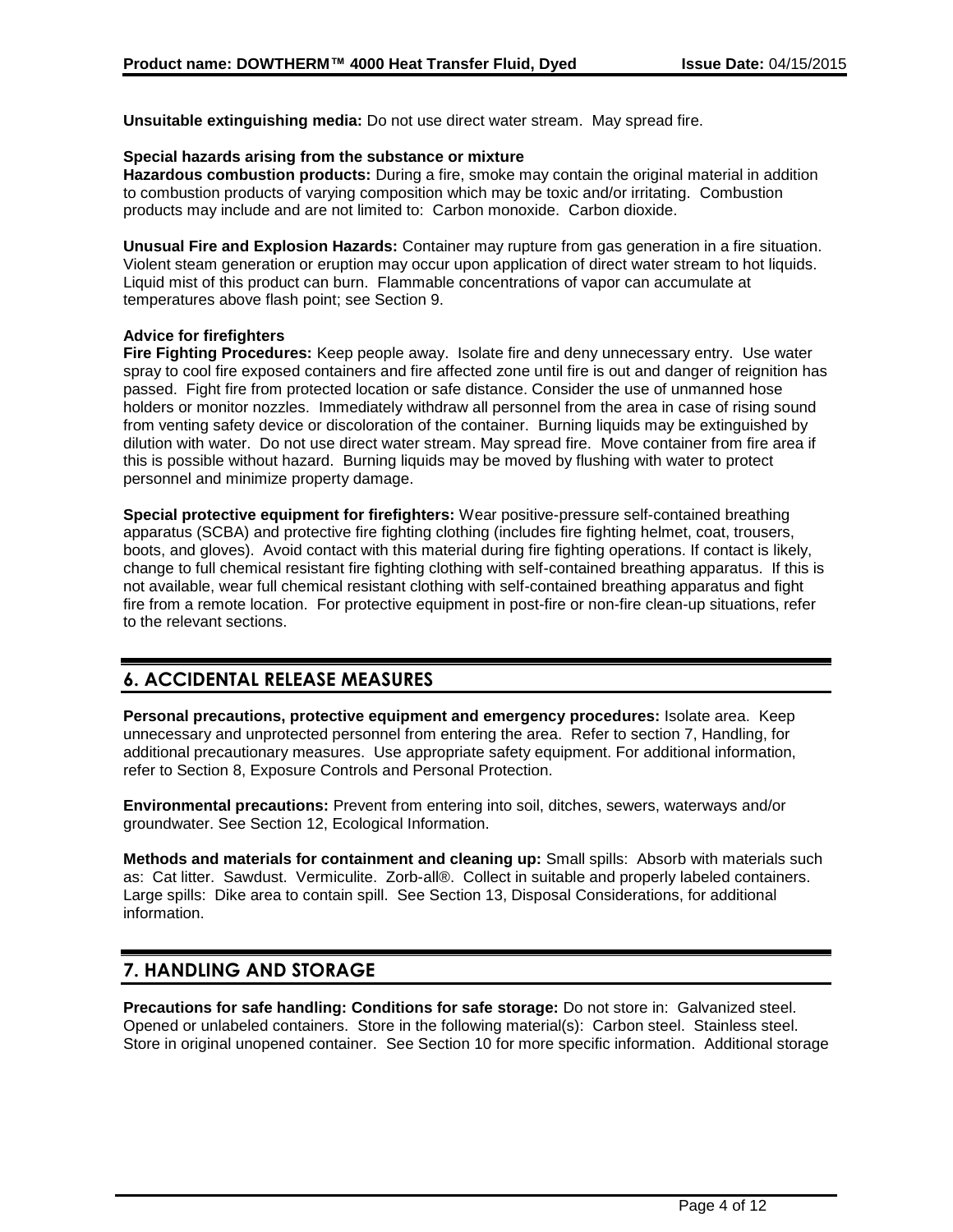and handling information on this product may be obtained by calling your sales or customer service contact.

# **8. EXPOSURE CONTROLS/PERSONAL PROTECTION**

### **Control parameters**

Exposure limits are listed below, if they exist.

| <b>Component</b> | Regulation | <b>Type of listing</b> | <b>Value/Notation</b> |
|------------------|------------|------------------------|-----------------------|
| Ethylene glycol  | Dow IHG    | TWA                    | $50 \text{ mg/m}$     |
|                  | Dow IHG    | STEL                   | $100 \text{ mg/m}$    |
|                  | ACGIH      | C Aerosol only         | $100 \text{ ma/m}$ 3  |

#### **Exposure controls**

**Engineering controls:** Use local exhaust ventilation, or other engineering controls to maintain airborne levels below exposure limit requirements or guidelines. If there are no applicable exposure limit requirements or guidelines, general ventilation should be sufficient for most operations. Local exhaust ventilation may be necessary for some operations.

#### **Individual protection measures**

**Eye/face protection:** Use safety glasses (with side shields). If there is a potential for exposure to particles which could cause eye discomfort, wear chemical goggles. If exposure causes eye discomfort, use a full-face respirator.

#### **Skin protection**

**Hand protection:** Use gloves chemically resistant to this material when prolonged or frequently repeated contact could occur. If hands are cut or scratched, use gloves chemically resistant to this material even for brief exposures. Use gloves with insulation for thermal protection, when needed. Examples of preferred glove barrier materials include: Natural rubber ("latex"). Neoprene. Nitrile/butadiene rubber ("nitrile" or "NBR"). Polyethylene. Ethyl vinyl alcohol laminate ("EVAL"). Polyvinyl chloride ("PVC" or "vinyl"). Avoid gloves made of: Polyvinyl alcohol ("PVA"). NOTICE: The selection of a specific glove for a particular application and duration of use in a workplace should also take into account all relevant workplace factors such as, but not limited to: Other chemicals which may be handled, physical requirements (cut/puncture protection, dexterity, thermal protection), potential body reactions to glove materials, as well as the instructions/specifications provided by the glove supplier.

**Other protection:** When prolonged or frequently repeated contact could occur, use protective clothing chemically resistant to this material. Selection of specific items such as faceshield, boots, apron, or full-body suit will depend on the task. When handling hot material, protect skin from thermal burns as well as from skin absorption.

**Respiratory protection:** Respiratory protection should be worn when there is a potential to exceed the exposure limit requirements or guidelines. If there are no applicable exposure limit requirements or guidelines, wear respiratory protection when adverse effects, such as respiratory irritation or discomfort have been experienced, or where indicated by your risk assessment process. For most conditions, no respiratory protection should be needed; however, if material is heated or sprayed, use an approved air-purifying respirator. The following should be effective types of air-purifying respirators: Organic vapor cartridge with a particulate pre-filter.

# **9. PHYSICAL AND CHEMICAL PROPERTIES**

### **Appearance**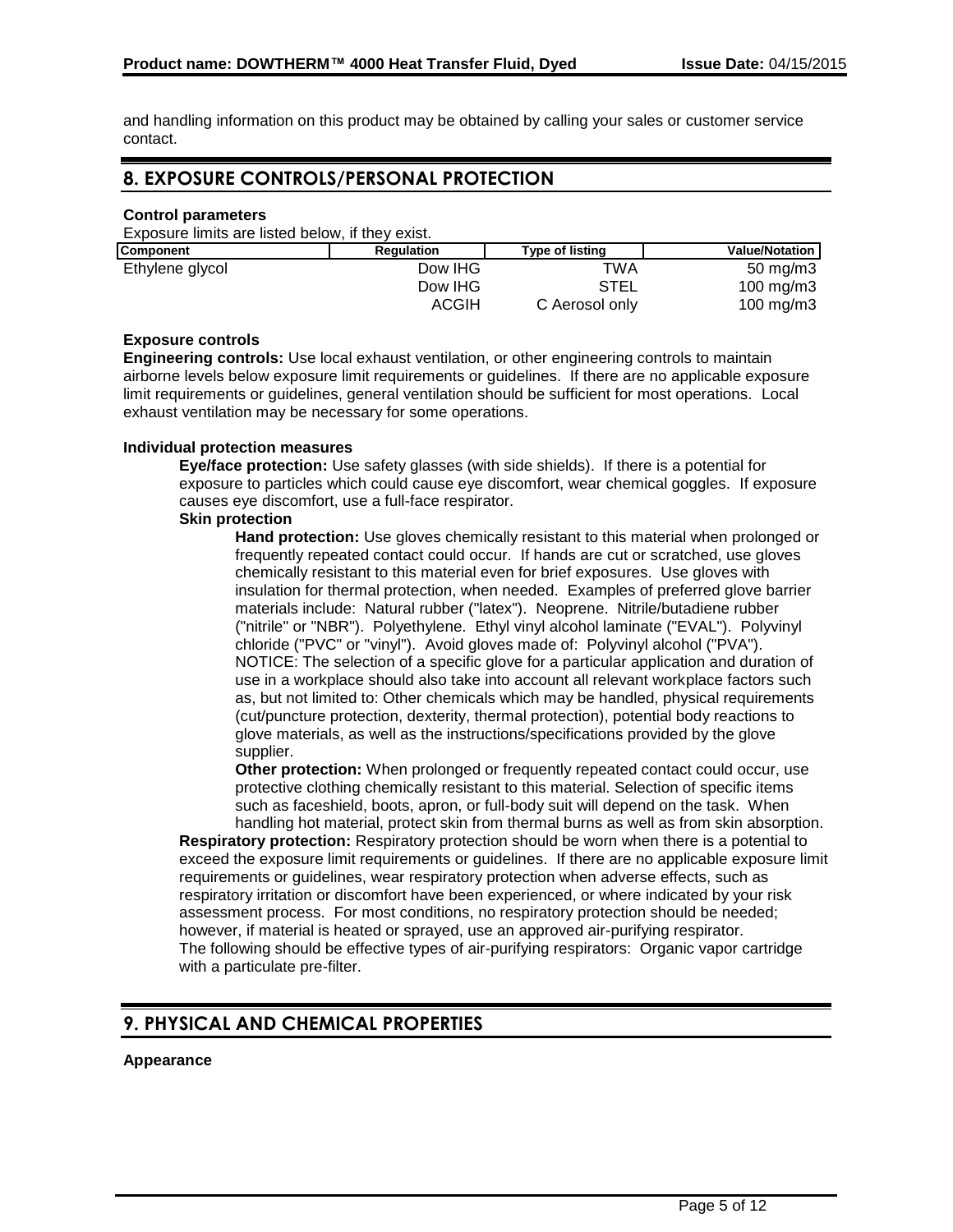| <b>Physical state</b>                             | Liquid.                                                                               |
|---------------------------------------------------|---------------------------------------------------------------------------------------|
| Color                                             | Orange                                                                                |
| Odor                                              | Characteristic                                                                        |
| <b>Odor Threshold</b>                             | No test data available                                                                |
| рH                                                | 9.5 Literature                                                                        |
| <b>Melting point/range</b>                        | Not applicable to liquids                                                             |
| <b>Freezing point</b>                             | -25 °C (-13 °F) Literature                                                            |
| Boiling point (760 mmHg)                          | 148 °C (298 °F) Literature                                                            |
| <b>Flash point</b>                                | closed cup 126.7 °C (260.1 °F) Pensky-Martens Closed Cup<br>ASTM D 93 Ethylene glycol |
| <b>Evaporation Rate (Butyl Acetate)</b><br>$= 1$  | $< 0.5$ Estimated.                                                                    |
| <b>Flammability (solid, gas)</b>                  | Not applicable to liquids                                                             |
| <b>Lower explosion limit</b>                      | 3.2 % vol Vapour Literature Ethylene glycol                                           |
| <b>Upper explosion limit</b>                      | Not determined                                                                        |
| <b>Vapor Pressure</b>                             | 2.0 mmHg at 20 °C (68 °F) Literature                                                  |
| <b>Relative Vapor Density (air = 1)</b>           | >1.0 Literature                                                                       |
| <b>Relative Density (water = 1)</b>               | 1.10 - 1.15 Literature                                                                |
| <b>Water solubility</b>                           | 100 % Literature                                                                      |
| <b>Partition coefficient: n-</b><br>octanol/water | no data available                                                                     |
| <b>Auto-ignition temperature</b>                  | 427 °C (801 °F) Literature Ethylene glycol                                            |
| <b>Decomposition temperature</b>                  | No test data available                                                                |
| <b>Kinematic Viscosity</b>                        | 12.2 cSt at 20 °C (68 °F) Literature                                                  |
| <b>Explosive properties</b>                       | no data available                                                                     |
| <b>Oxidizing properties</b>                       | no data available                                                                     |
| Molecular weight                                  | Not applicable                                                                        |

NOTE: The physical data presented above are typical values and should not be construed as a specification.

# **10. STABILITY AND REACTIVITY**

**Reactivity:** no data available

**Chemical stability:** Thermally stable at typical use temperatures.

**Possibility of hazardous reactions:** Polymerization will not occur.

**Conditions to avoid:** Exposure to elevated temperatures can cause product to decompose. Generation of gas during decomposition can cause pressure in closed systems.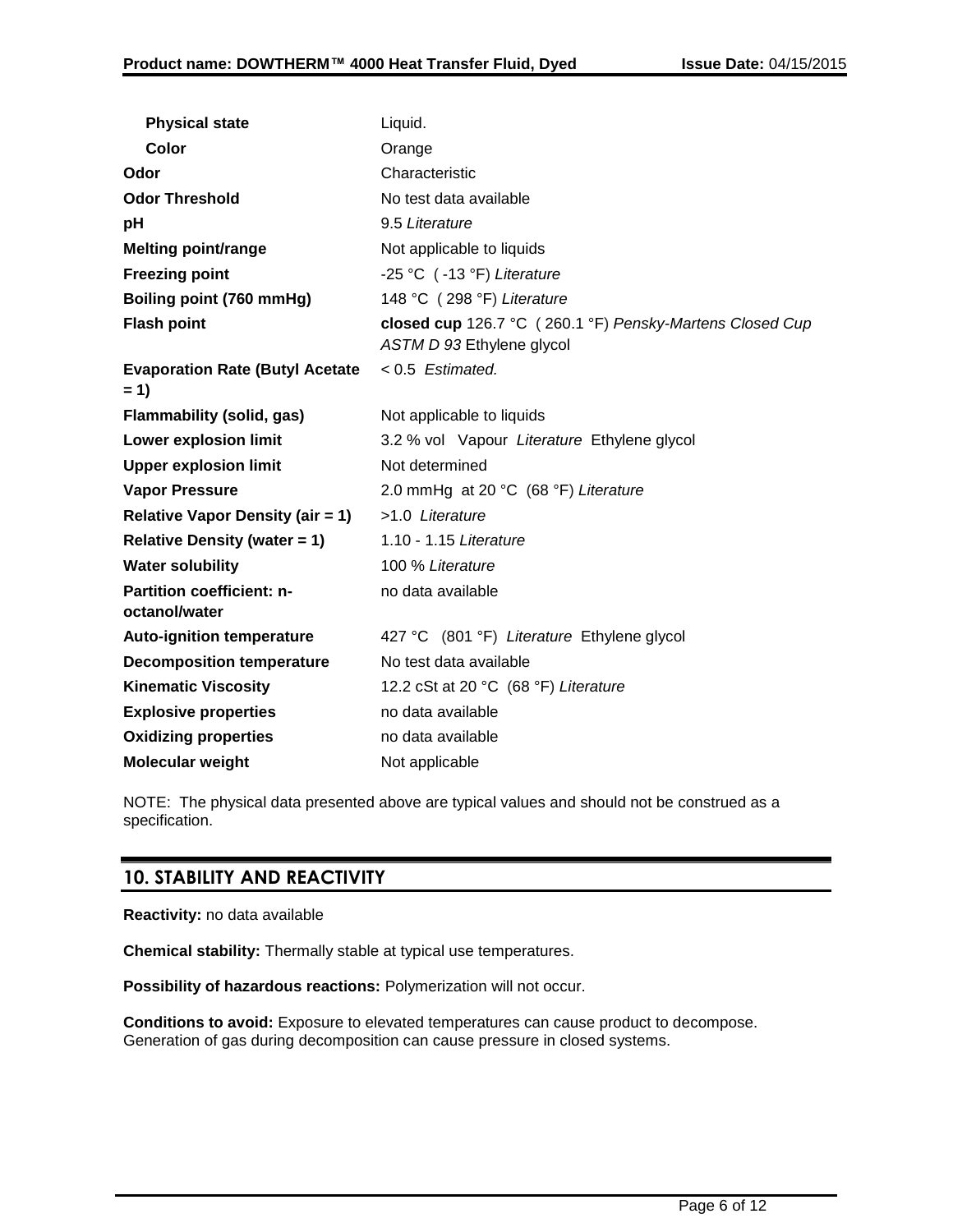**Incompatible materials:** Avoid contact with: Strong acids. Strong bases. Strong oxidizers.

**Hazardous decomposition products:** Decomposition products depend upon temperature, air supply and the presence of other materials. Decomposition products can include and are not limited to: Aldehydes. Alcohols. Ethers.

# **11. TOXICOLOGICAL INFORMATION**

*Toxicological information on this product or its components appear in this section when such data is available.*

#### **Acute toxicity**

#### **Acute oral toxicity**

Oral toxicity is expected to be moderate in humans due to ethylene glycol even though tests with animals show a lower degree of toxicity. Ingestion of quantities (approximately 65 mL (2 oz.) for diethylene glycol or 100 mL (3 oz.) for ethylene glycol) has caused death in humans. May cause nausea and vomiting. May cause abdominal discomfort or diarrhea. Excessive exposure may cause central nervous system effects, cardiopulmonary effects (metabolic acidosis), and kidney failure.

For Ethylene glycol: Lethal Dose, Human, adult, 3 Ounces For similar material(s): LD50, Rat, 8,200 mg/kg

#### **Acute dermal toxicity**

Prolonged skin contact is unlikely to result in absorption of harmful amounts. Repeated skin exposure to large quantities may result in absorption of harmful amounts. Massive contact with damaged skin or of material sufficiently hot to burn skin may result in absorption of potentially lethal amounts.

For similar material(s): LD50, Rabbit, > 2,000 mg/kg No deaths occurred at this concentration.

#### **Acute inhalation toxicity**

At room temperature, exposure to vapor is minimal due to low volatility. With good ventilation, single exposure is not expected to cause adverse effects. If material is heated or areas are poorly ventilated, vapor/mist may accumulate and cause respiratory irritation and symptoms such as headache and nausea.

For Ethylene glycol: LC50, Rat, male and female, 6 Hour, Aerosol, > 2.5 mg/l

#### **Skin corrosion/irritation**

Brief contact is essentially nonirritating to skin. Prolonged contact may cause slight skin irritation with local redness. Repeated contact may cause skin irritation with local redness.

#### **Serious eye damage/eye irritation**

May cause slight eye irritation. Corneal injury is unlikely.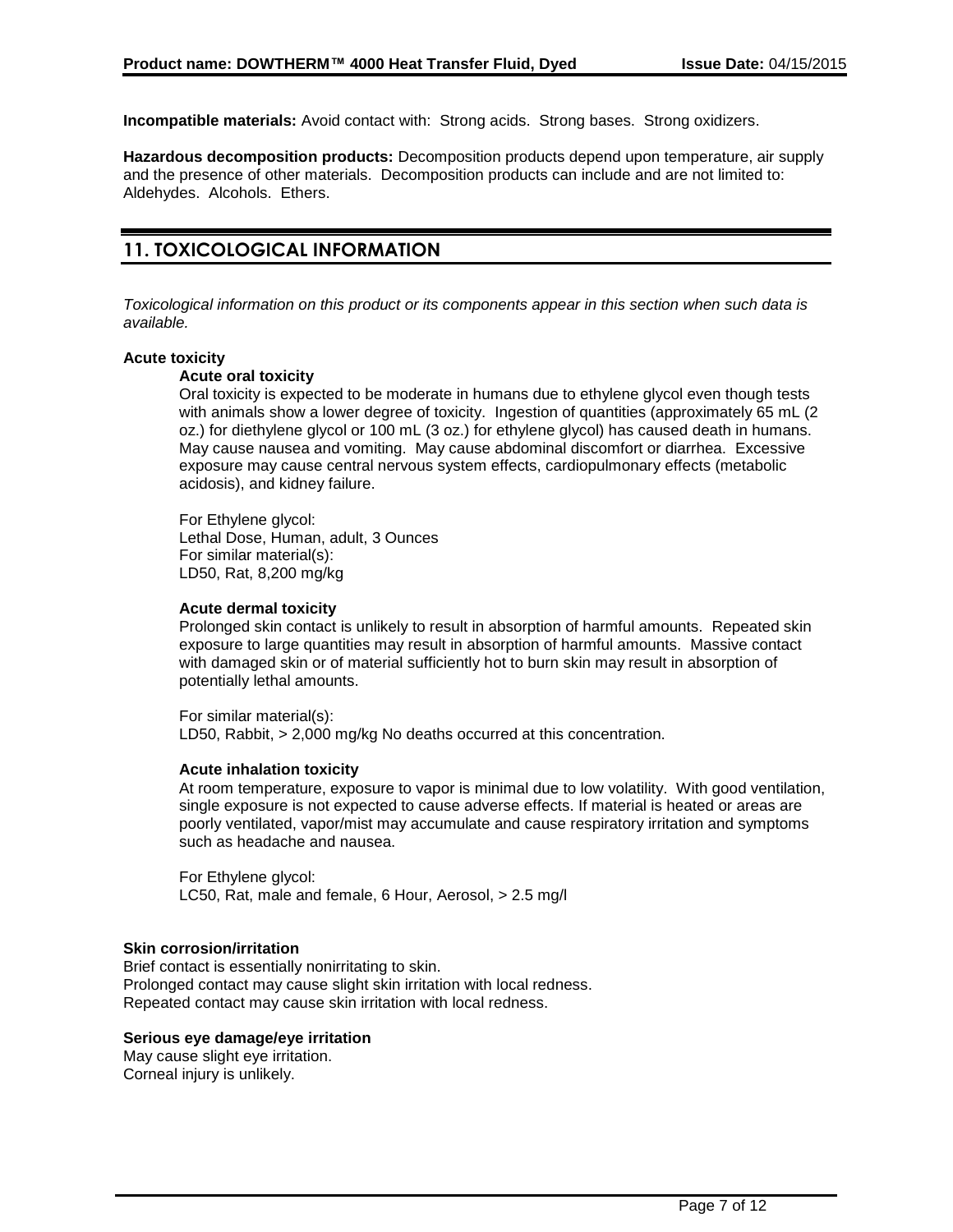Vapor or mist may cause eye irritation.

#### **Sensitization**

For the major component(s): Did not cause allergic skin reactions when tested in guinea pigs.

For respiratory sensitization: No relevant data found.

#### **Specific Target Organ Systemic Toxicity (Single Exposure)**

Evaluation of available data suggests that this material is not an STOT-SE toxicant.

### **Specific Target Organ Systemic Toxicity (Repeated Exposure)**

For the major component(s): Observations in humans include: Nystagmus (involuntary eye movement). In animals, effects have been reported on the following organs: Kidney. Liver.

#### **Carcinogenicity**

Ethylene glycol did not cause cancer in long-term animal studies.

#### **Teratogenicity**

Based on animal studies, ingestion of very large amounts of ethylene glycol appears to be the major and possibly only route of exposure to produce birth defects. Exposures by inhalation or skin contact, the primary routes of occupational exposure, had minimal effect on the fetus, in animal studies.

#### **Reproductive toxicity**

Ingestion of large amounts of ethylene glycol has been shown to interfere with reproduction in animals.

#### **Mutagenicity**

For the major component(s): Ethylene glycol. In vitro genetic toxicity studies were negative. Animal genetic toxicity studies were negative.

#### **Aspiration Hazard**

Based on available information, aspiration hazard could not be determined.

# **12. ECOLOGICAL INFORMATION**

*Ecotoxicological information on this product or its components appear in this section when such data is available.*

#### **Toxicity**

#### **Ethylene glycol**

#### **Acute toxicity to fish**

Material is practically non-toxic to aquatic organisms on an acute basis (LC50/EC50/EL50/LL50 >100 mg/L in the most sensitive species tested). LC50, Pimephales promelas (fathead minnow), static test, 96 Hour, 72,860 mg/l, Other guidelines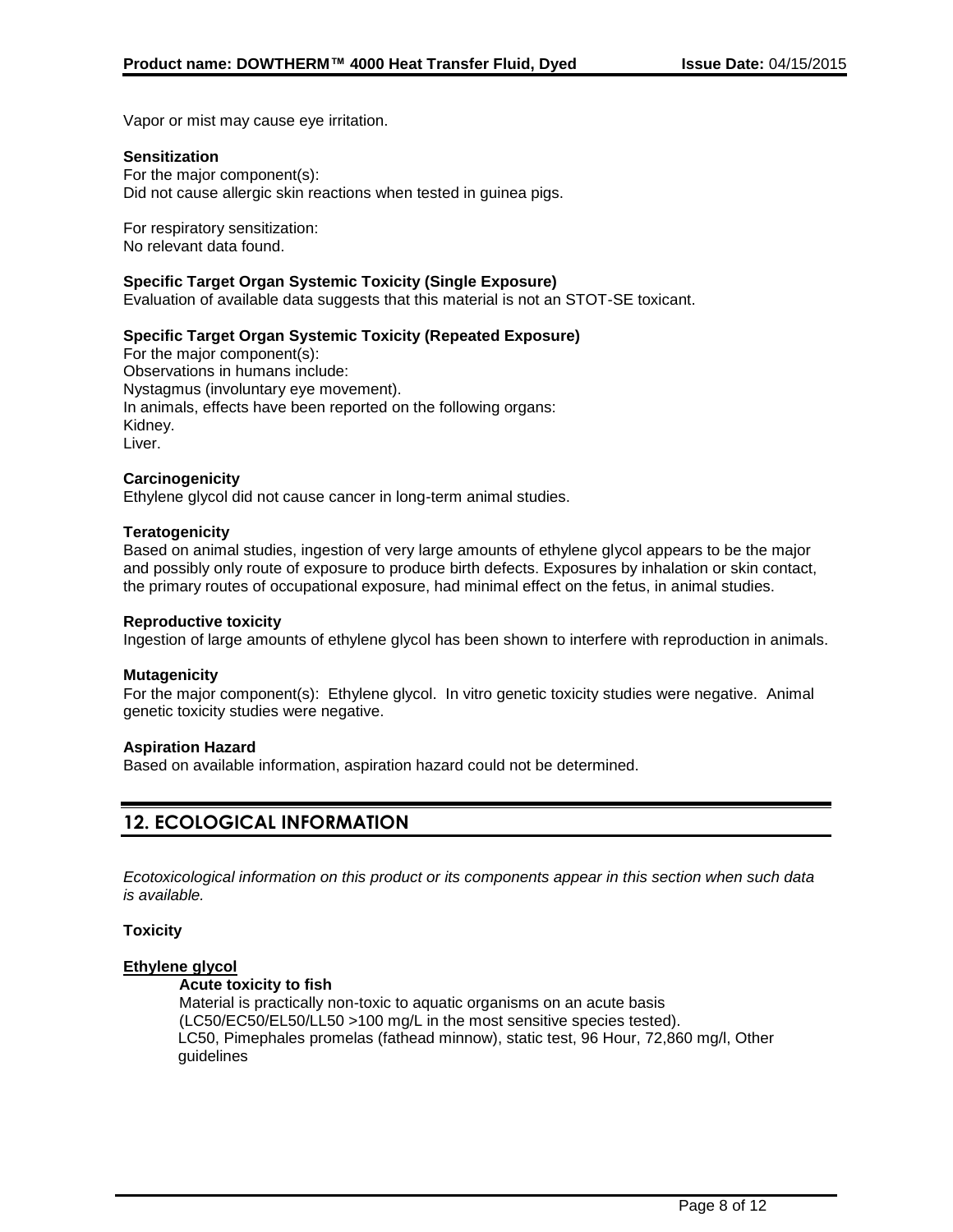#### **Acute toxicity to aquatic invertebrates**

EC50, Daphnia magna (Water flea), static test, 48 Hour, > 100 mg/l, OECD Test Guideline 202 or Equivalent

#### **Acute toxicity to algae/aquatic plants**

ErC50, Pseudokirchneriella subcapitata (green algae), 96 Hour, Growth rate inhibition, 6,500 - 13,000 mg/l, Other guidelines

#### **Toxicity to bacteria**

EC50, activated sludge, 30 min, 225 mg/l, OECD 209 Test

#### **Dipotassium hydrogen phosphate**

#### **Acute toxicity to fish**

Material is practically non-toxic to aquatic organisms on an acute basis (LC50/EC50/EL50/LL50 >100 mg/L in the most sensitive species tested). LC50, Leuciscus idus (Golden orfe), static test, 48 Hour, > 900 mg/l, Method Not Specified.

#### **Persistence and degradability**

#### **Ethylene glycol**

**Biodegradability:** Material is readily biodegradable. Passes OECD test(s) for ready biodegradability. Material is ultimately biodegradable (reaches > 70% mineralization in OECD test(s) for inherent biodegradability). 10-day Window: Pass **Biodegradation:** 90 - 100 % **Exposure time:** 10 d **Method:** OECD Test Guideline 301A or Equivalent 10-day Window: Not applicable **Biodegradation:** 90 % **Exposure time:** 1 d **Method:** OECD Test Guideline 302B or Equivalent

**Theoretical Oxygen Demand:** 1.29 mg/mg

#### **Dipotassium hydrogen phosphate**

**Biodegradability:** Biodegradation is not applicable.

#### **Bioaccumulative potential**

#### **Ethylene glycol**

**Bioaccumulation:** Bioconcentration potential is low (BCF < 100 or Log Pow < 3). **Partition coefficient: n-octanol/water(log Pow):** -1.36 Measured

#### **Dipotassium hydrogen phosphate**

**Bioaccumulation:** No bioconcentration is expected because of the relatively high water solubility.

#### **Mobility in soil**

#### **Ethylene glycol**

Given its very low Henry's constant, volatilization from natural bodies of water or moist soil is not expected to be an important fate process.

Potential for mobility in soil is very high (Koc between 0 and 50).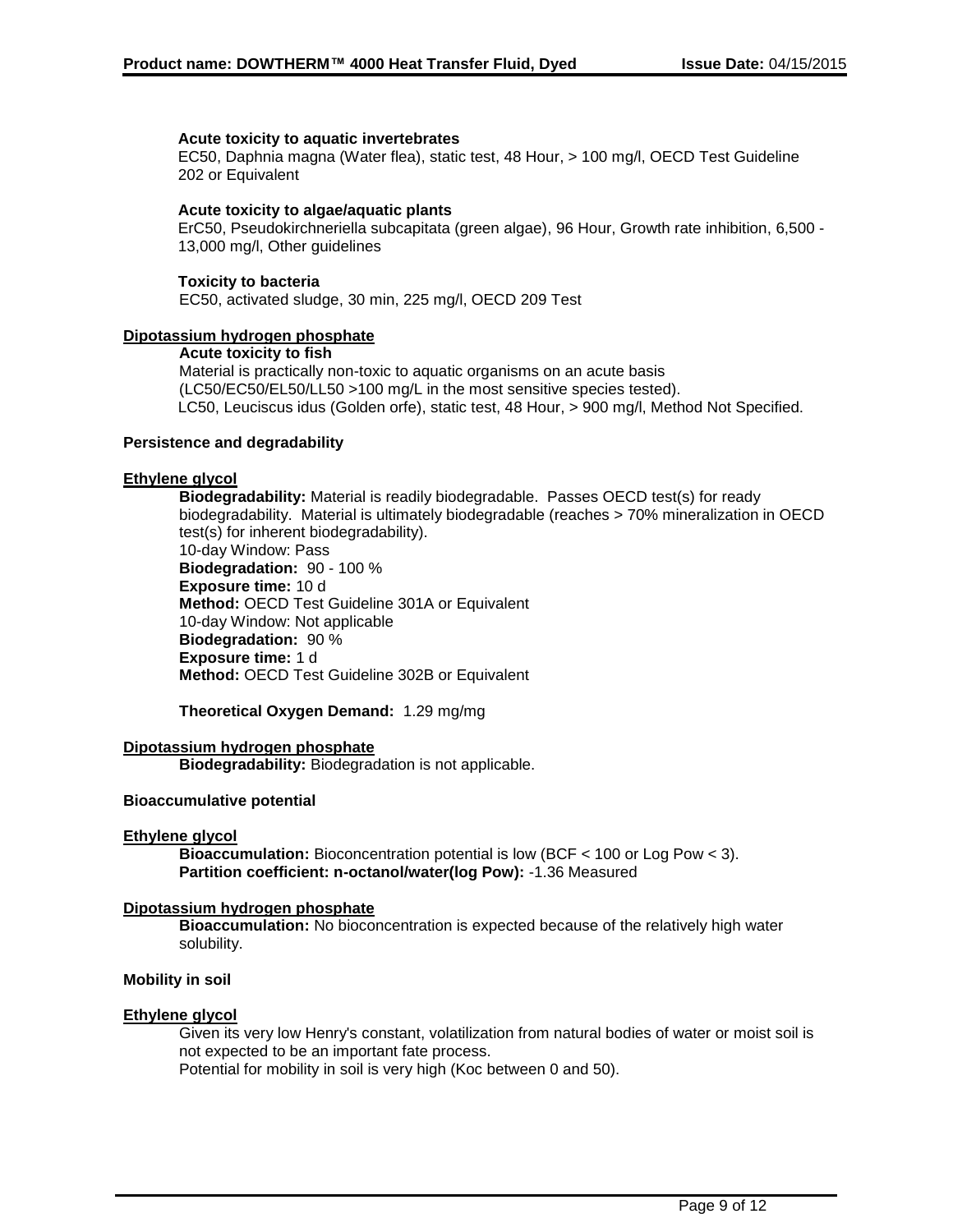**Partition coefficient(Koc):** 1 Estimated.

**Dipotassium hydrogen phosphate**

No relevant data found.

# **13. DISPOSAL CONSIDERATIONS**

**Disposal methods:** DO NOT DUMP INTO ANY SEWERS, ON THE GROUND, OR INTO ANY BODY OF WATER. All disposal practices must be in compliance with all Federal, State/Provincial and local laws and regulations. Regulations may vary in different locations. Waste characterizations and compliance with applicable laws are the responsibility solely of the waste generator. AS YOUR SUPPLIER, WE HAVE NO CONTROL OVER THE MANAGEMENT PRACTICES OR MANUFACTURING PROCESSES OF PARTIES HANDLING OR USING THIS MATERIAL. THE INFORMATION PRESENTED HERE PERTAINS ONLY TO THE PRODUCT AS SHIPPED IN ITS INTENDED CONDITION AS DESCRIBED IN MSDS SECTION: Composition Information. FOR UNUSED & UNCONTAMINATED PRODUCT, the preferred options include sending to a licensed, permitted: Recycler. Reclaimer. Incinerator or other thermal destruction device.

# **14. TRANSPORT INFORMATION**

**DOT**

**UN number** NA 3082 **Class** 9 **Packing group** III

**Proper shipping name** OTHER REGULATED SUBSTANCES, LIQUID, N.O.S.(Ethylene glycol) **Reportable Quantity** Ethylene glycol

### **Classification for SEA transport (IMO-IMDG):**

**Transport in bulk according to Annex I or II of MARPOL 73/78 and the IBC or IGC Code**

Not regulated for transport Consult IMO regulations before transporting ocean bulk

#### **Classification for AIR transport (IATA/ICAO):**

Not regulated for transport

This information is not intended to convey all specific regulatory or operational requirements/information relating to this product. Transportation classifications may vary by container volume and may be influenced by regional or country variations in regulations. Additional transportation system information can be obtained through an authorized sales or customer service representative. It is the responsibility of the transporting organization to follow all applicable laws, regulations and rules relating to the transportation of the material.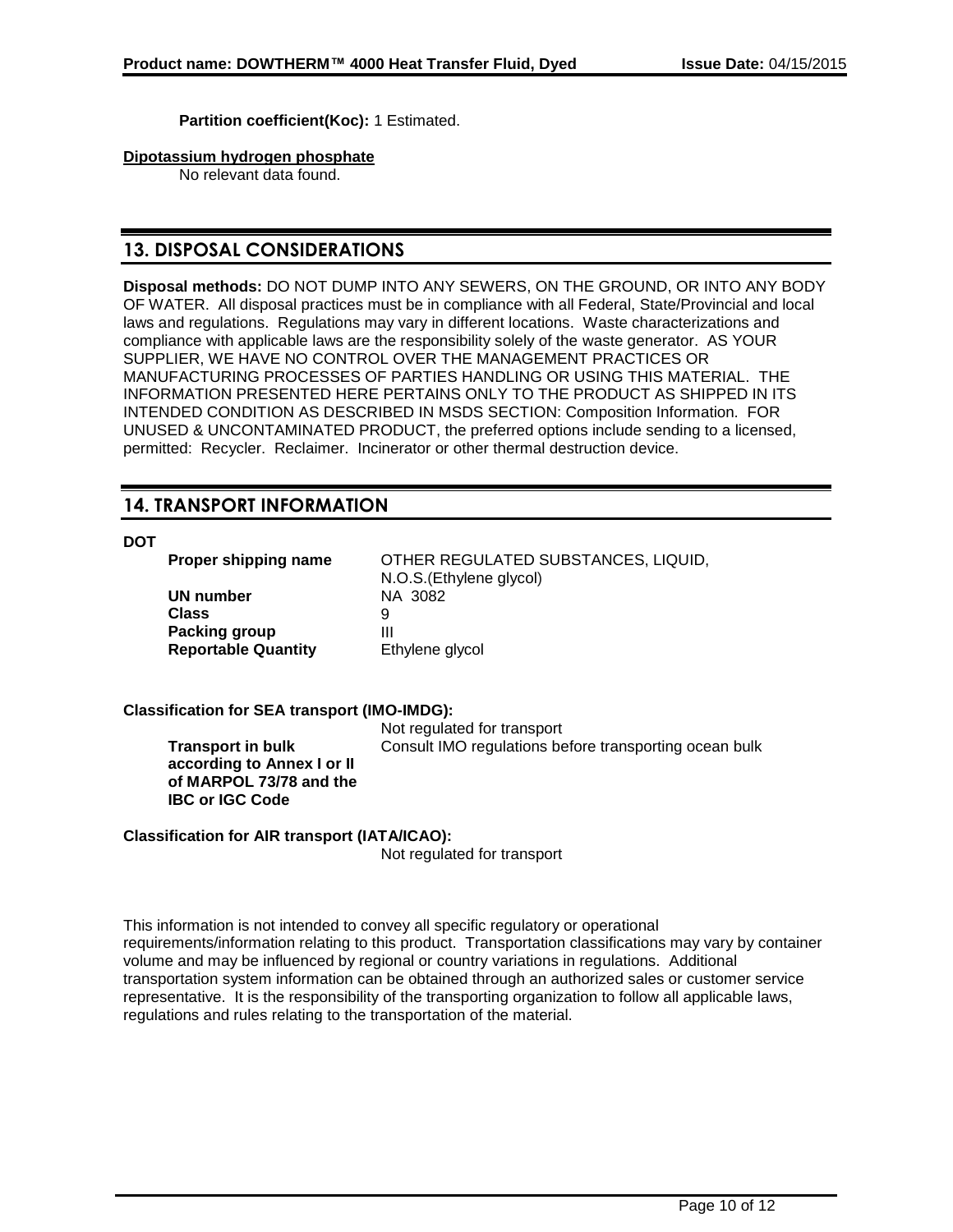# **15. REGULATORY INFORMATION**

### **OSHA Hazard Communication Standard**

This product is a "Hazardous Chemical" as defined by the OSHA Hazard Communication Standard, 29 CFR 1910.1200.

### **Superfund Amendments and Reauthorization Act of 1986 Title III (Emergency Planning and Community Right-to-Know Act of 1986) Sections 311 and 312**

Acute Health Hazard Chronic Health Hazard

#### **Superfund Amendments and Reauthorization Act of 1986 Title III (Emergency Planning and Community Right-to-Know Act of 1986) Section 313**

This product contains the following substances which are subject to the reporting requirements of Section 313 of Title III of the Superfund Amendments and Reauthorization Act of 1986 and which are listed in 40 CFR 372.

**Components CASRN**

Ethylene glycol 107-21-1

#### **Pennsylvania Worker and Community Right-To-Know Act:**

The following chemicals are listed because of the additional requirements of Pennsylvania law:

| <b>Components</b> | <b>CASRN</b> |
|-------------------|--------------|
| Ethylene glycol   | 107-21-1     |

### **California Proposition 65 (Safe Drinking Water and Toxic Enforcement Act of 1986)**

This product contains no listed substances knownto the State of California to cause cancer, birth defects or other reproductive harm, at levels which would require a warning under the statute.

#### **United States TSCA Inventory (TSCA)**

All components of this product are in compliance with the inventory listing requirements of the U.S. Toxic Substances Control Act (TSCA) Chemical Substance Inventory.

## **16. OTHER INFORMATION**

### **Hazard Rating System**

**NFPA**

:

| <b>Health</b> | Fire | <b>Reactivity</b> |
|---------------|------|-------------------|
|               |      |                   |

#### **Revision**

Identification Number: 101199381 / A001 / Issue Date: 04/15/2015 / Version: 5.0 Most recent revision(s) are noted by the bold, double bars in left-hand margin throughout this document.